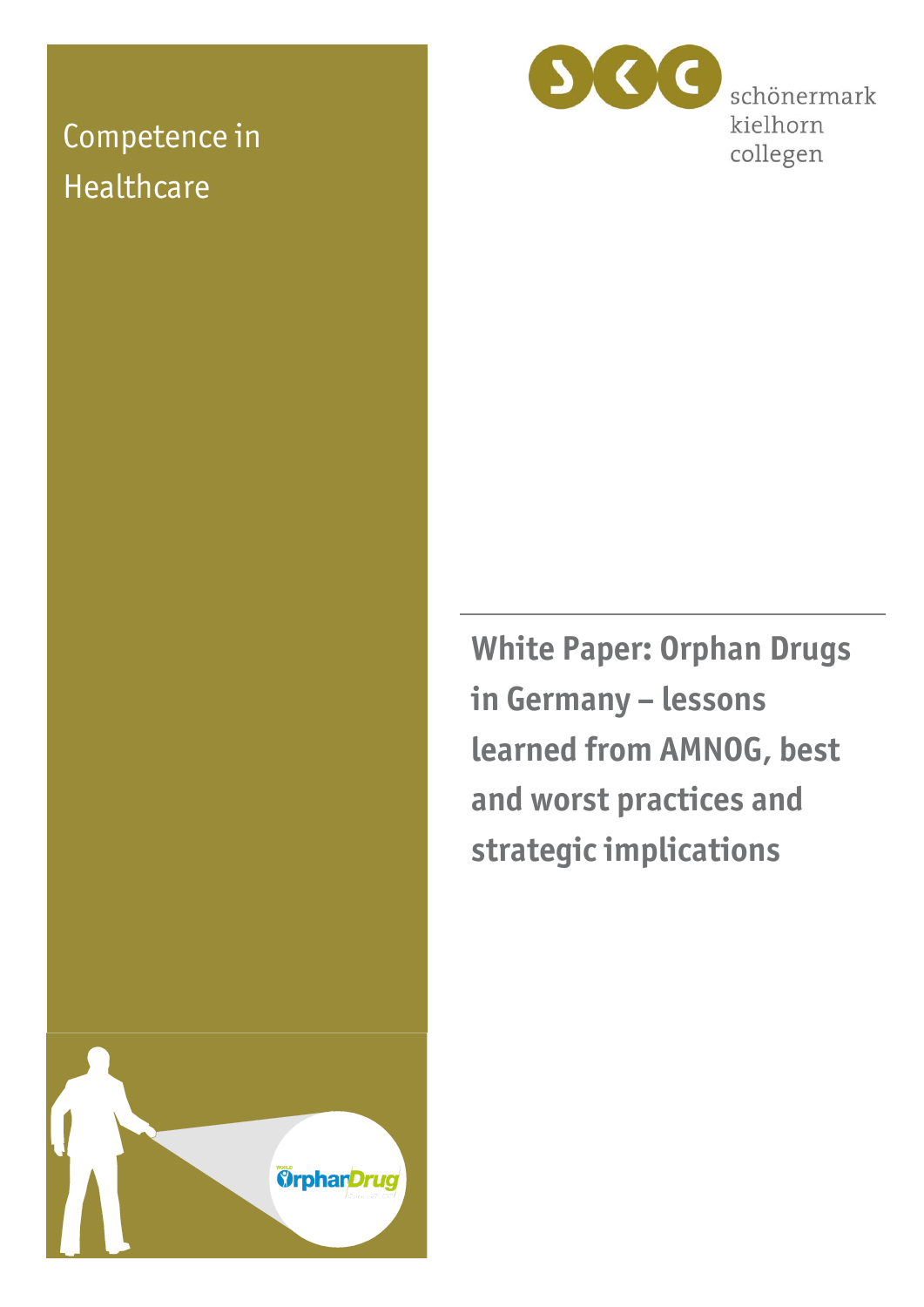#### **AUTHORS**

Tim Kirchmann, Heike Kielhorn-Schönermark and Prof. Matthias P. Schönermark, M.D., Ph.D. SKC Beratungsgesellschaft mbH Pelikanplatz 21 30177 Hannover Germany Phone: +49 511/ 6468 14 – 0 Fax: +49 511/ 6468 14 – 18 schoenermark@skc-beratung.de

© Copyright 2017, SKC Beratungsgesellschaft mbh All rights reserved.

The content of this document is subject to intellectual property law. Any change to this document requires the prior written consent of the SKC Beratungsgesellschaft mbH (in the following: SKC), Hannover.

Any copy of this document is only eligible for personal use and only under the condition that this copyright notice is also copied and remains on the copied document.

Any publication or translation requires the prior written consent of SKC.

Commercial use or use for instructional purposes by third parties also requires the prior written consent of SKC.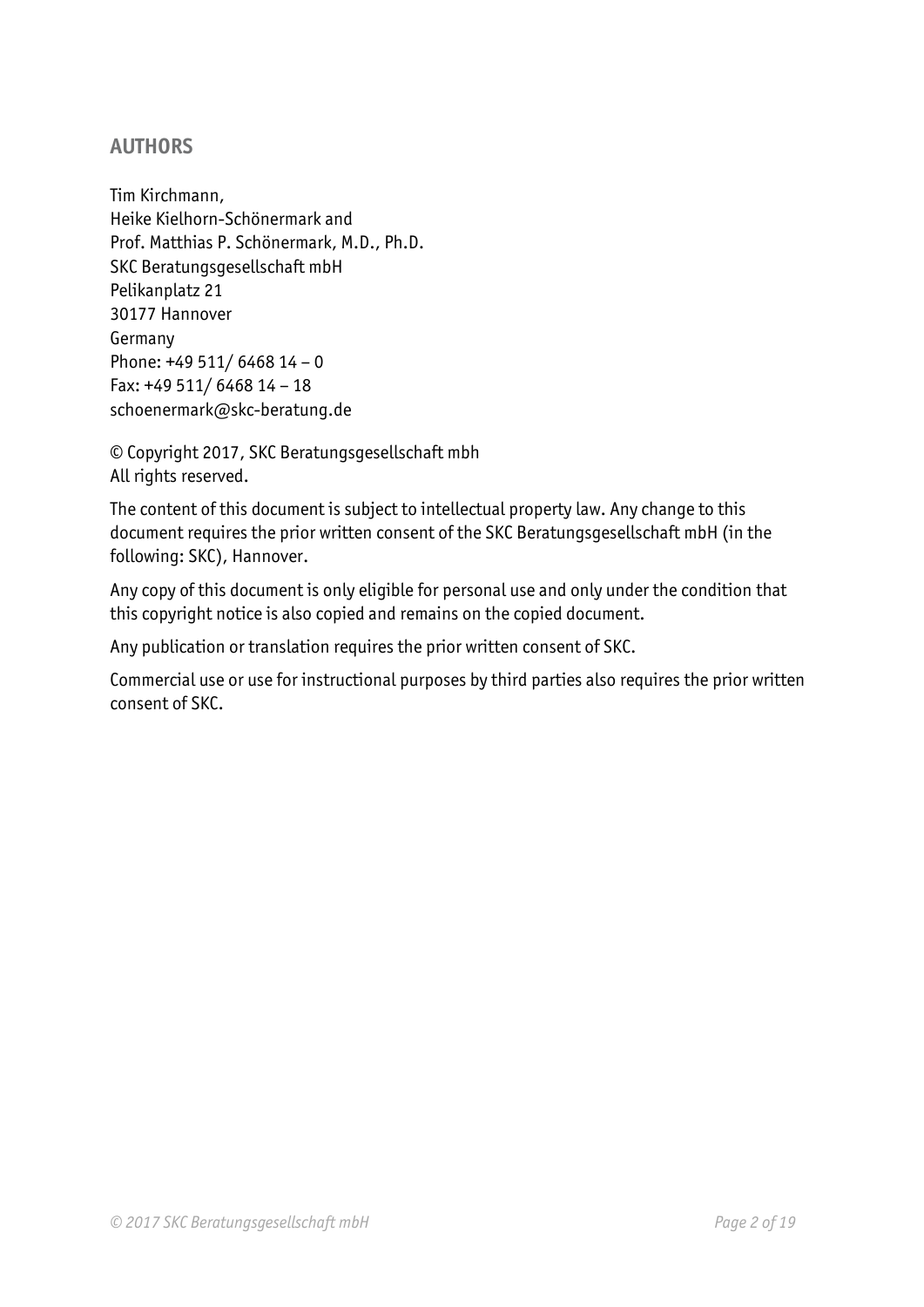#### **Orphan Drugs in Germany – lessons learned from AMNOG, best and worst practices and strategic implications.**

#### **Abstract**

The AMNOG, the legislative framework governing the market access of innovative prescription drugs in Germany, has implicated a paradigm shift in the examination of the value of a pharmaceutical and in the setting of an appropriate reimbursement level for the product. Based on the evidence of available study data, the additional benefit over the existing standard of care is assessed by the most powerful German health authority, the G-BA. Depending on the classification of the benefit category, the pharmaceutical manufacturer negotiates the final refunded price with the umbrella organization of the German statutory health insurances. For orphan drugs, there are specific challenges that the manufacturer has to meet. Due to the randomness of the disease, subpopulations are small and study data are scarce. This leads to a considerable uncertainty about the perceived value of the drug and, thus, to intense and sometimes tough negotiations with high rebates in the end. Pharmaceutical companies planning to introduce new orphan drugs into the German market should prepare well in advance a sound and stringent strategy to optimize the performance throughout the entire market access processes. This white paper elaborates on all relevant issues and describes important recommendations for manufacturers facing these challenges.

**Traditionally, prices in Germany have always been highest in Europe but due to increasing drug expenditures, various cost-cutting measures have also been put into effect as in other European countries.**

Germany was one of the few EU countries where, before 2011, pharmaceutical companies have been largely free to set the prices for their new drugs. This free price setting mechanisms in Germany led to high prices of patented pharmaceuticals and increasing expenditures in the pharmaceutical sector in the past. Like in most other countries of the European Union, the public spending on health care exceeded the GDP growth in Germany. The pharmaceutical spending of the Statutory Health Insurance (SHI), which covers more than 87.6% of the German population, for instance, increased from € 21.8 billion in 2000 to € 39.1 billion in 2015.

To curb these growing expenditures, a price moratorium has initially been introduced so that prices of prescription drugs keep the 2009 price level until the end of 2017. But this measure did not affect drugs that were introduced after 2009. Moreover, the mandatory manufacturer's discount, oscillating since 2003 between 6% and 16% (currently 7%), has become a major cost containment lever, allowing health politics to adjust the overall pharmaceutical spending. As the mandatory discount is a general rebate for each and every product, it does not reflect the individual value of the drug.

Meanwhile, many European countries counteract increased pharmaceutical spending by introducing regulatory frameworks and instruments for pricing or reimbursement. Although structural and organizational details differ widely in country-specific pharmaceutical systems, the applied different pharmaceutical cost containment measures for new drugs are similar, the most prominent of which are more or less external price referencing and negotiations of reimbursement contracts, and to some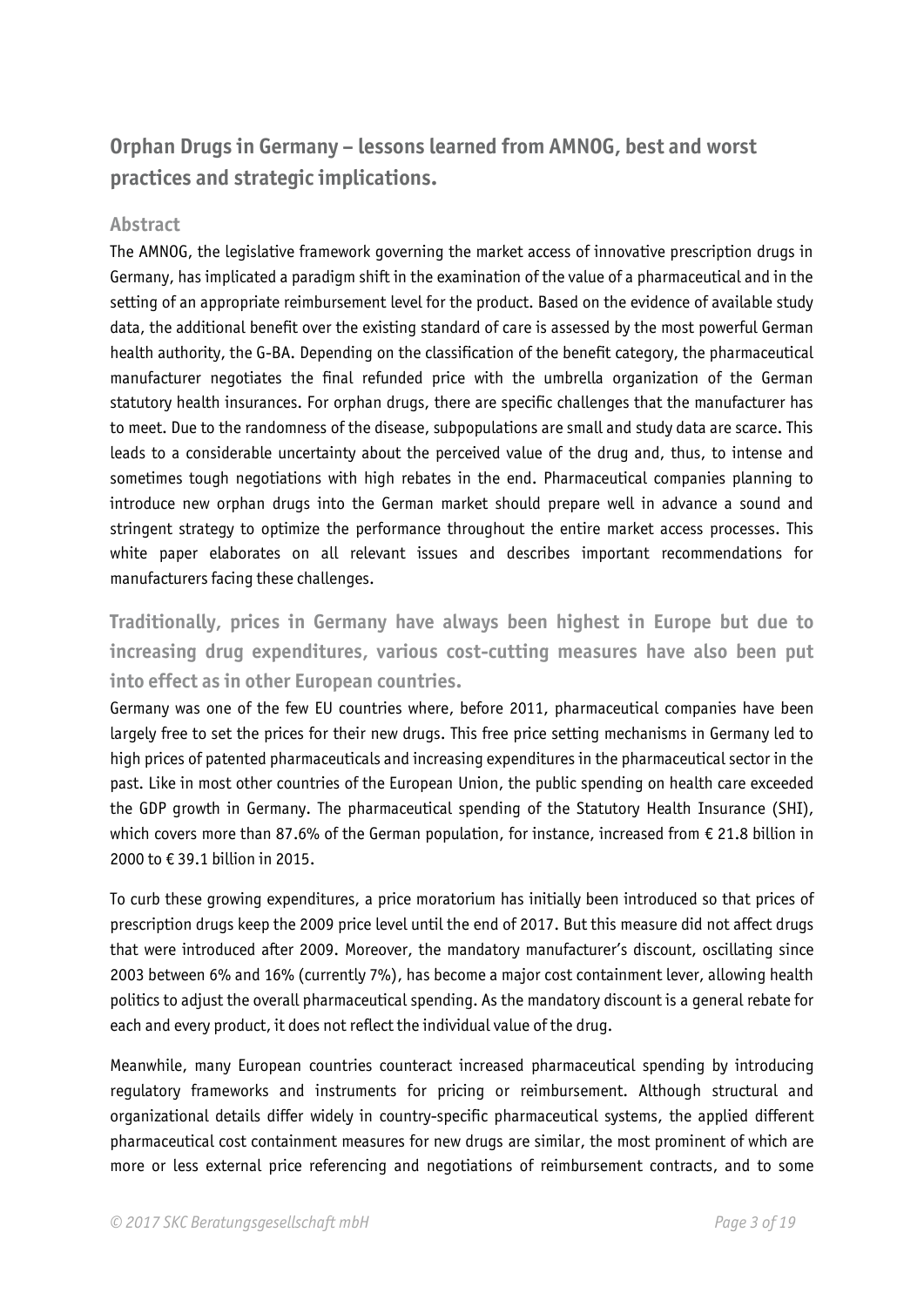extent value-based pricing [1]. Particularly critical issues in assessing patented pharmaceuticals include (1) how therapeutic innovations are evaluated and (2) how their prices are set.

Especially the assessment and reimbursement of orphan drugs is tricky because the prices of orphan drugs are often high compared to non-orphan drugs, due to the small patient population which subsequently leads to a lack of sufficient clinical and cost data. Many orphan drugs receive market authorization under exceptional circumstances, as their value claim is based only on phase II data. Making recommendations on the reimbursement of orphan drugs may therefore be difficult for European Health Technology Assessment (HTA) agencies due to these deficiencies [2].

#### **The AMNOG regulation, introduced in 2011 in Germany, changed the game for new drugs completely.**

In order to control patented pharmaceutical prices and to curb increasing pharmaceutical spendings, the German parliament passed the Act to Reorganize the Pharmaceuticals' Market in the Statutory Health Insurance System (AMNOG) on November 11, 2010, which brought a paradigm shift in the use of drug innovations in Germany [3].

Within the first 12 months after pharmaceuticals' market authorization, manufacturers are still free to set their prices. Nonetheless, they are required to give statutory health insurances (SHIs) the mandatory discount of 7% on these pharmaceuticals. In contrast to the former situation in which pharmaceutical

manufacturers were able to set prices at their determined price level, AMNOG aims to define an amount of reimbursement that reflects the additional benefit of a pharmaceutical based on an early benefit assessment after the first 12 months. Because Germany is one of the most influential reference countries in Europe, the reform has an impact also in Europe, particularly in those states using Germany as a reference country for price setting. This might trigger potential prices spirals in countries using Germany as a reference for pharmaceutical price setting (see als[o Figure 1\)](#page-3-0) [3, 4].

Now, at the point of market authorization (or within 1 month after indication change), the industry is required to submit a comprehensive dossier to the Federal Joint Committee (Gemeinsamer Bundesausschuss, G-BA, the supreme decision-making body of the joint self-governing



<span id="page-3-0"></span>Impact of the reference prices **Figure 1: Germany's impact as reference price country**

board of stakeholders in healthcare – physicians, dentists, psychotherapists, hospitals, and sickness funds in Germany) to demonstrate the additional therapeutic benefit of the newly approved pharmaceutical compared to an appropriate comparator therapy (ACT). The ACT is determined by the G-BA and can be finally discussed by the pharmaceutical company in an advisory meeting with the G-BA in advance.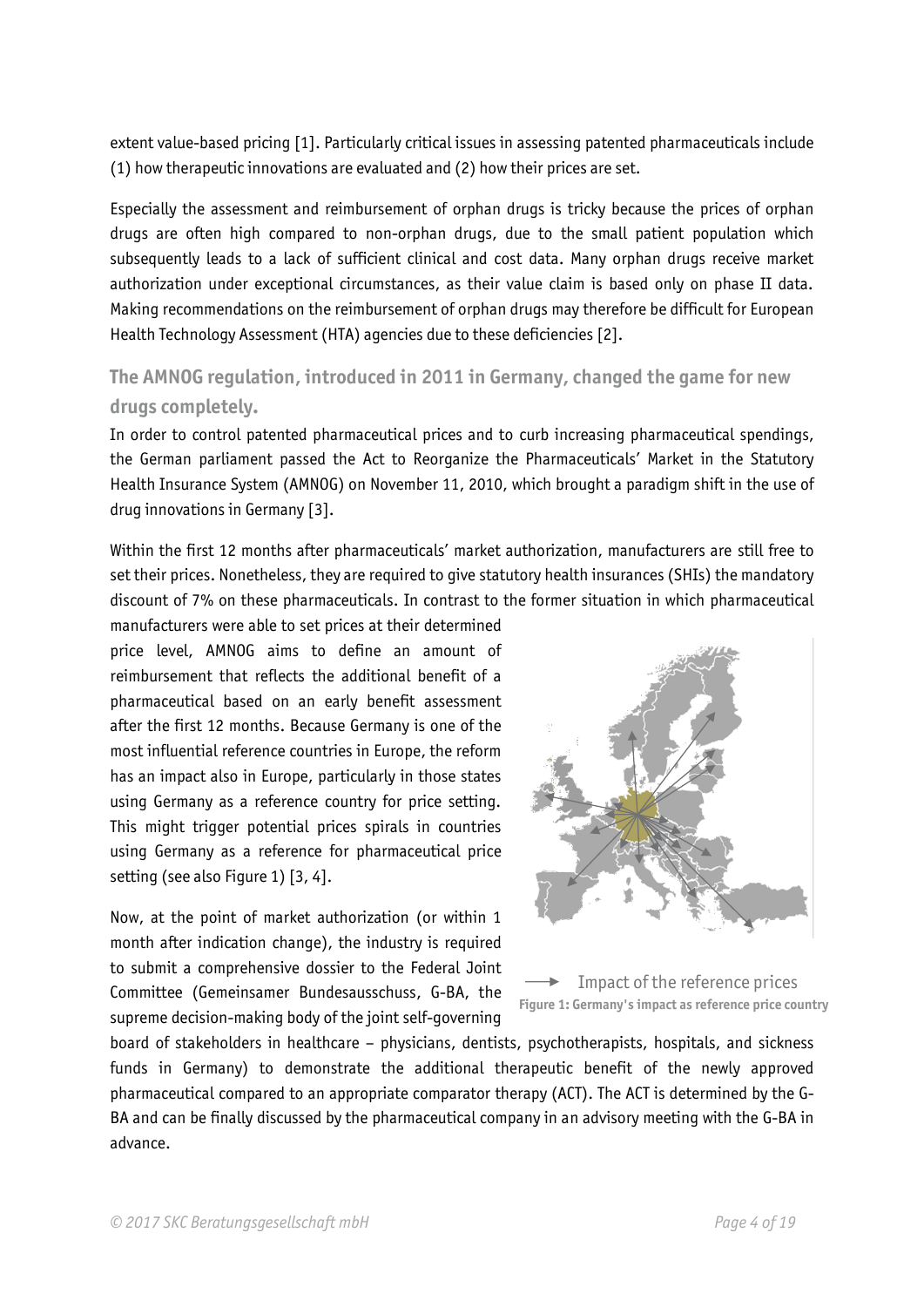

**Figure 2: Overview of the Early Benefit Assessment process**

<span id="page-4-0"></span>After granting the extent of the additional benefit by the G-BA, the manufacturer is entitled to negotiate the reimbursement price with the GKV-SV (National Association of Statutory Health Insurance Funds). The reimbursement price is defined as a discount on the drug price at launch, or, as the insurances see it, as a premium on the comparator's price. As the price or discount negotiations between the manufacturers and the GKV-SV takes place behind closed doors, the factors influencing the results of the negotiation are not transparent (lessons learned from our experience as principal negotiators for the pharmaceutical industry: see below)

The process of the early benefit assessment according to AMNOG is very structured but still very complex and the dossier is just the first step (see [Figure 2\)](#page-4-0).

#### **First step: Dossier assessment**

With the exception of orphan drugs the G-BA by convention commissions the Institute for Quality and Efficiency in Health Care (Institut für Qualität und Wirtschaftlichkeit im Gesundheitswesen, IQWiG) to initially evaluate the additional benefit. Three months after the dossier submission, the IQWiG's proposal on the extent and the probability of the additional benefit in comparison to the appropriate comparator will be published on the webpage of the G-BA.

After the publication of the initial dossier assessment the pharmaceutical company has the opportunity to react with a written statement within 3 weeks of time. After another two to three weeks the pharmaceutical company has to face up to the representatives of the health care system in an oral hearing before the final resolution on the basis of the initial assessment and the hearing procedure will be published by the G-BA on its webpage. Besides the synopsis, summarizing the decision, the main underlying reasons ("Tragende Gründe") are published in a detailed decision and documentation document. The final decision made by the G-BA may differ between patient subgroups. The agreement between G-BA's and IQWiG's benefit ratings is substantial, with the IQWiG's ratings tending to be often lower [5-7].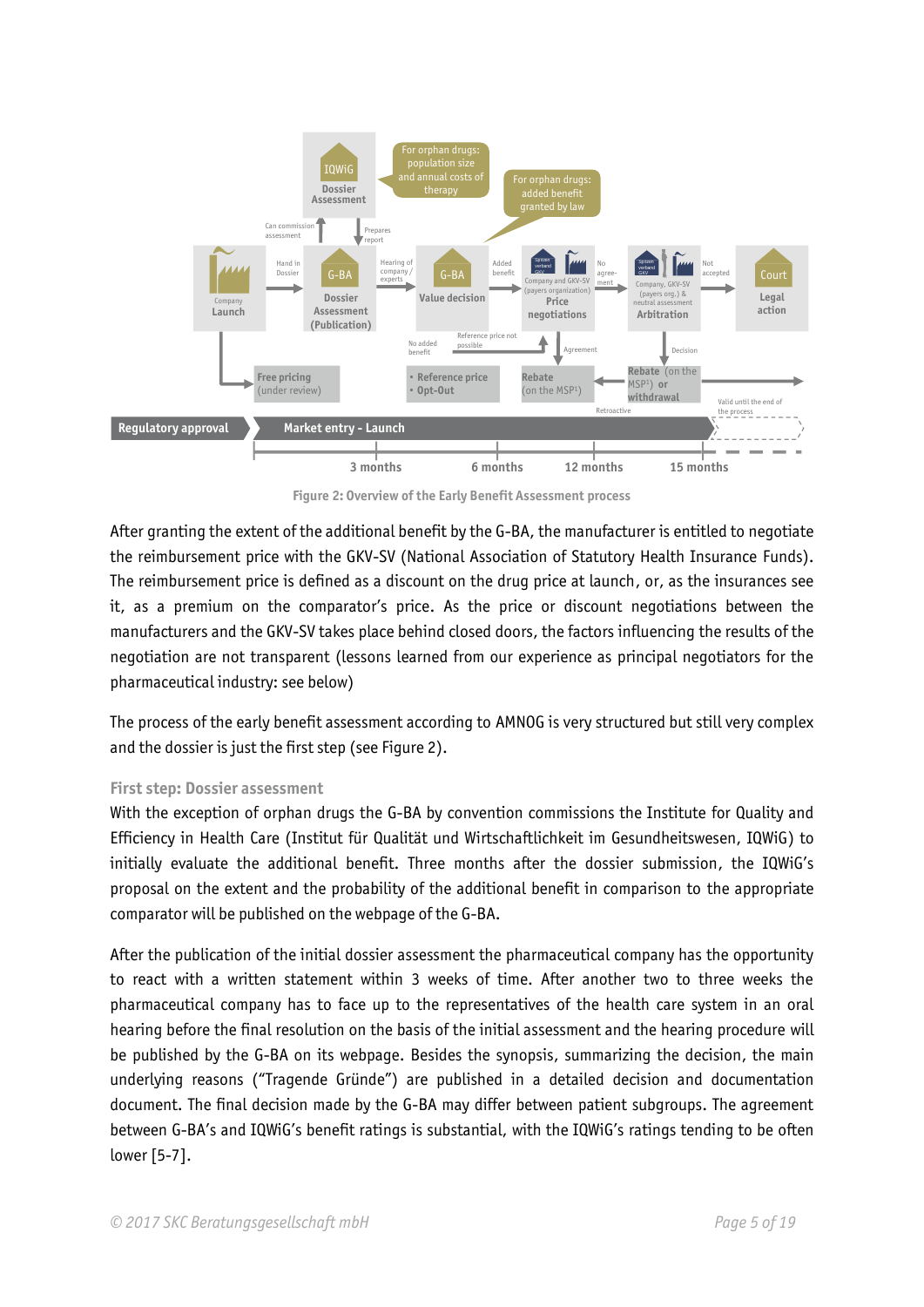There are six classifications concerning the extent of the additional benefit: (1) major additional benefit, (2) considerable additional benefit, (3) minor additional benefit, (4) non-quantifiable additional benefit, (5) no additional benefit and (6) less benefit. Based on this classification, one of two courses of action concerning the price setting of a pharmaceutical will follow. The number and characteristics of studies provided, the certainty of results, and the observed effects determine the level or quality of evidence ('proof ', 'indication' or 'hint').

The methodological basis of the underlying assessment and the uncertainties regarding outcomes and study results generally are in accordance with the principles of evidence-based medicine and are based on four patient-relevant outcomes: mortality, morbidity, side effects, and health-related quality of life (HRQoL), as defined in the Social Code Book V (''Sozialgesetzbuch V''; SGB V). The IQWiG publishes its own assessment methodology in a specific ''General Methods'' paper (Allgemeine Methoden) including precise key elements on how assessments are to be carried out. Otherwise the process follows the G-BA's rules of procedure.

However, these documents can only provide general guidance on benefit assessment. Using patientreported outcomes (such as QoL) in comparative effectiveness studies can be challenging, for example when it comes to selecting the appropriate instrument or interpreting results. Although the G-BA sees itself as a normative body, each procedure has its specific characteristics and may bear not directly foreseeable risks. Therefore, a comprehensive knowledge and understanding of the completed procedures is very helpful. For example, a definition of QoL is neither to be found in the legal texts nor in the IQWiG's ''General Methods'', but in some assessment reports, the IQWiG explicitly defines QoL as ''a complex construct comprising psychological, physical, and social domains'' (aclidinium bromide; vandetanib par. 5b; axitinib) [2, 7].

#### **The G-BA's code of procedures includes three turnover-dependent thresholds for exceptional rules for orphan drugs and insignificance.**

That the AMNOG is a "learning system" which is continuously enhanced is shown by the first orphan drug which underwent the early benefit assessment, Pirfenidone. The G-BA commissioned the IQWiG to assess the additional benefit over the appropriate comparator, in this case best supportive care (BSC). The IQWiG's assessment, published on December 15, 2011, failed to demonstrate any additional benefit which was not seen in line with the legal requirements. The written statements and especially the oral hearing on January 24, 2012, finally led to adjustment of the procedure. On the basis of its market authorization and supporting studies, Pirfenidone's extent of additional benefit was classified as nonquantifiable by the G-BA in its resolution published March 15, 2012 [6].

After these lessons learned, the G-BA adapted its procedure and the legal framework led to important modifications for orphan drugs. From then on, the G-BA itself performed the benefit assessment of further orphan drugs and did not commission the IQWiG anymore. Thereby, before the G-BA resolution, no clear classification of the additional benefit into categories is made in the initial G-BA's dossier assessment. As a consequence of the legal wording, the additional benefit for orphan drugs is already granted by law through the market authorization. The G-BA only decides on the extent of the additional benefit, which it can rate as 'major', 'considerable', 'minor', or 'non-quantifiable'. The categories 'no additional benefit' or 'less benefit' are not applicable as well as a categorization of the probability of the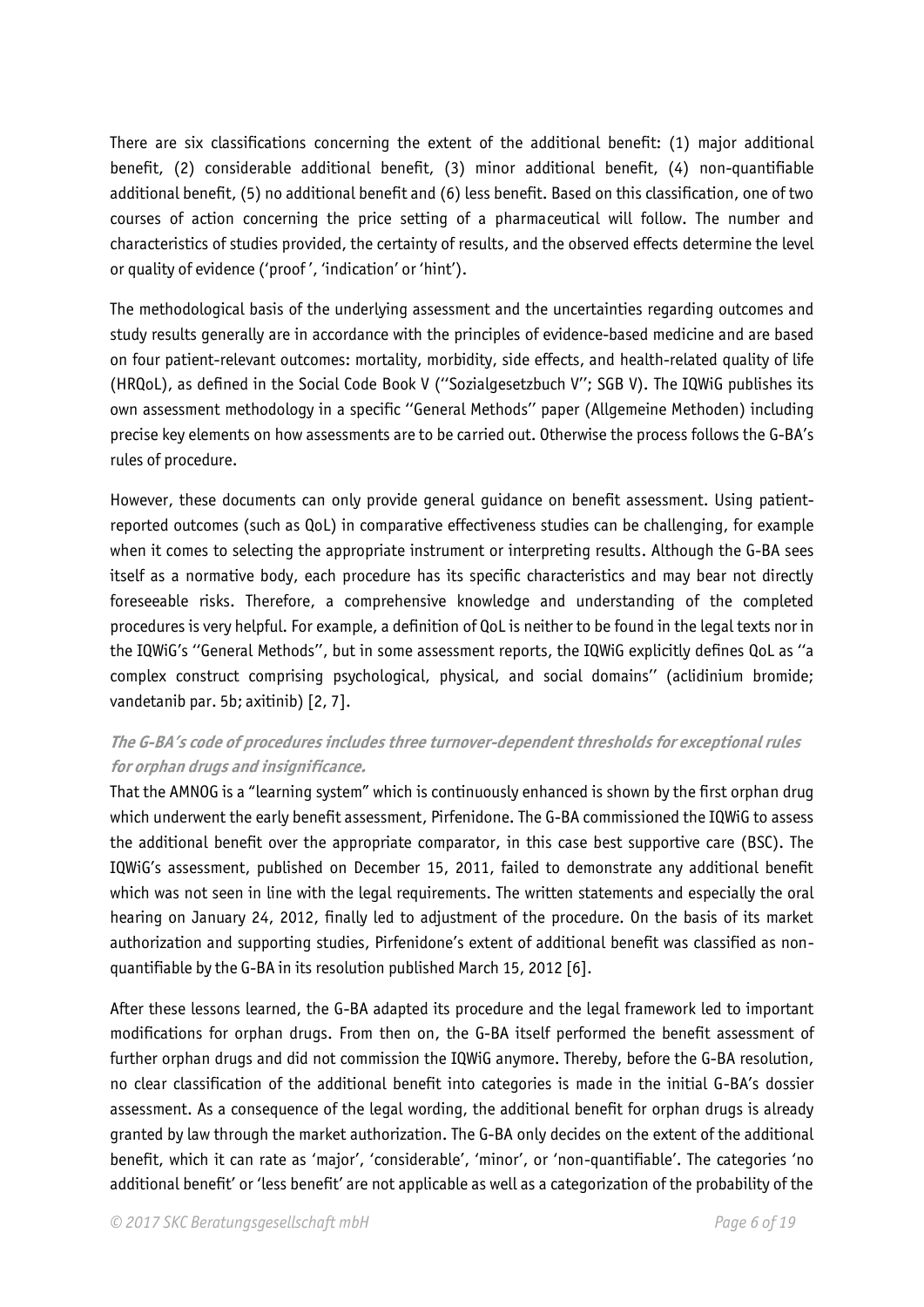additional benefit in the form of 'proof', indication' or 'hint', which only applies to non-orphan drugs. The IQWiG is only commissioned for the assessment of the number of eligible patients (plausibility check of the epidemiological model) and the costs of the treatment.

The reduced basis for the assessment of orphan drugs is the dossier, the market authorization studies and associated documents, especially the European Public Assessment Report and not a comparison over an appropriate comparator therapy. At the same time, however, this supposed advantage also presents several challenges for the pharmaceutical manufacturer, e.g. the absence of a clear initial statement on the data as a first guidance, no obvious basis for a price comparison in the price negotiations and an imminent reassessment with a full dossier depending on the sales.

<span id="page-6-0"></span>

European Public Assessment Report and not a<br>
comparison over an appropriate comparator (by the liberator of public fluorescent contents several challenges for the stuaring and propriate comparison<br>
pharmaceutical manufact If the actual sales of an orphan drug exceed €50 million at GKV expenses over the previous 12 months, a re-assessment with an appropriate comparator will be conducted under the involvement of IQWiG. In this case, the additional benefit is not legally assured. [5]. This exception, however, applies exclusively to orphan drugs. All other new patented pharmaceuticals are assessed under the conditions of full dossiers unless it can be reasonably substantiated that the sales of the new brand will not exceed the €1 million threshold (insignificance threshold; se[e Figure 3\)](#page-6-0). In specific cases, the pharmaceutical company might choose to introduce the new product via this route in terms of a 'silent launch'. This market access strategy could be advisable when, due to the rareness of the disease, it is unclear how many patients actually do exist and the clinical pathway is not established yet. However, it must be noted that the insignificance track needs a close interaction with the G-BA and the authorities previous approval.

#### **Results from early benefit assessments of orphan drugs**

Since the introduction of AMNOG and as of March  $1<sup>st</sup>$ , 2017, 51 orphan drug procedures have been completed by the G-BA (see [Figure 4\)](#page-6-1).



<span id="page-6-1"></span>**Figure 4: Status of the early benefit assessment processes with orphan drugs**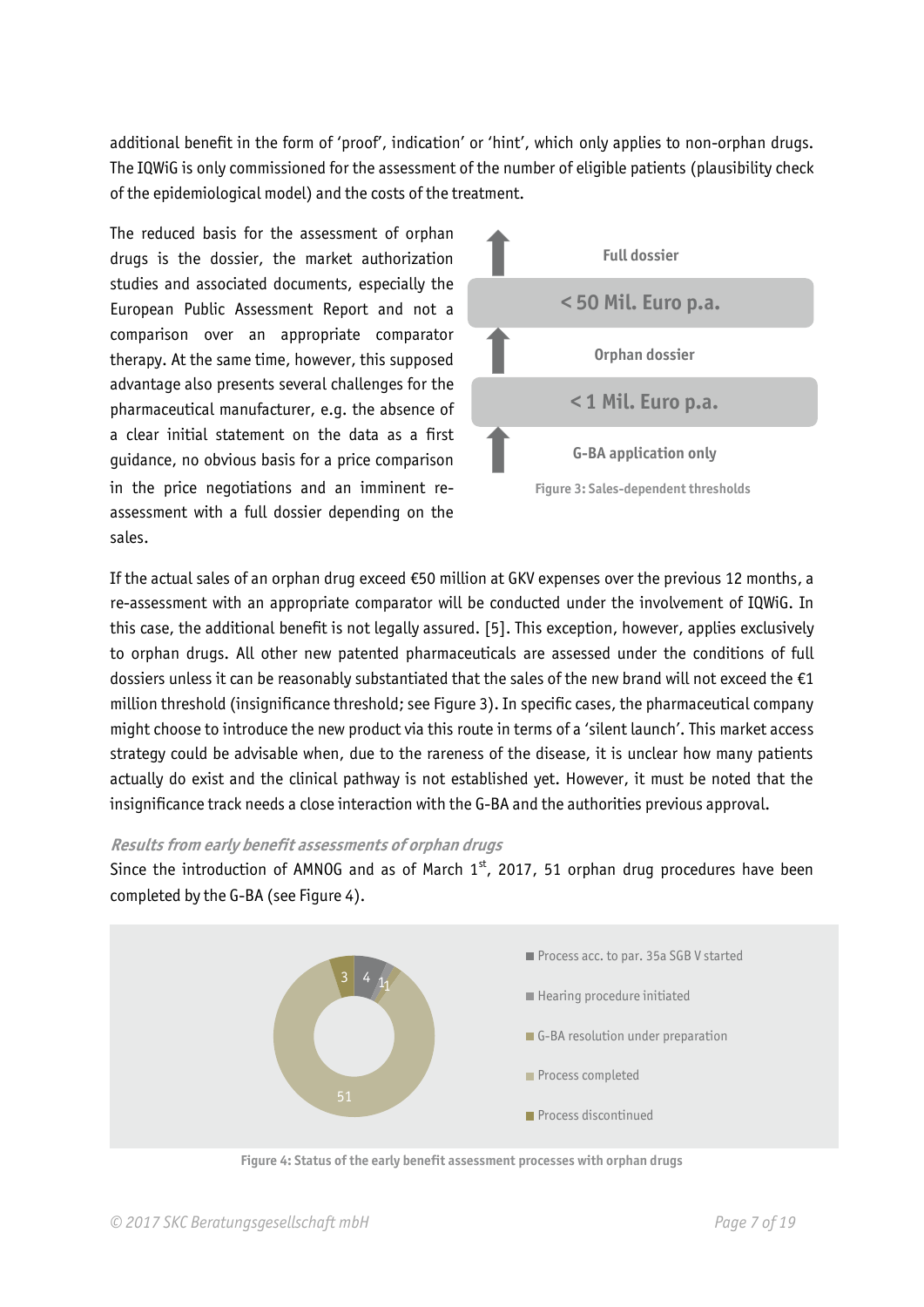As [Figure 5](#page-7-0) demonstrates, the main therapeutic area was oncology covering almost half of the active ingredients, followed by inherited metabolic disorders. All further disease areas were not particularly strongly represented.



**Figure 5: Disease areas of the benefit assessments for orphan drugs in the period from 2011 until today**

<span id="page-7-0"></span>This confirms the statements of Martinalbo et al. in "Early market access of cancer drugs in the EU" [8]. While often criticized for a slow approval process of new therapeutic options for cancer patients with a high unmet need, the European Medicines Agency (EMA) has recently shown greater flexibility in the approval of cancer drugs compared to other therapeutic areas [8].

The difference between the EMA's and the G-BA's standards becomes particularly obvious in the group of pharmaceuticals for the treatment of rare cancers. While the EMA accepts clinical data out of studies which do not score the highest evidence class (phase II, single-armed, no active comparator), and which use promising albeit not validated surrogate endpoints, the German HTA authority in principle demands the highest possible evidence level. Thus, it becomes clear that in the majority of cases, the G-BA



decided to award the nonquantifiable contemporary for the product under consideration. In 20 (28%) so far assessed subgroups, the additional benefit was minor, in 40 (55%) non-quantifiable and in only 5 (7%) considerable. In addition, the G-BA assessed 7 (10%) subgroups with no additional benefit after the sales of the corresponding drug exceeded the €50 million and thus had to be reassessed (see [Figure 6\)](#page-7-1).

<span id="page-7-1"></span>**Figure 6: Additional benefit categories of orphan drug's assessments**

The legal link of the orphan drug

designation to the market authorization with the implications of a faster access (conditional marketing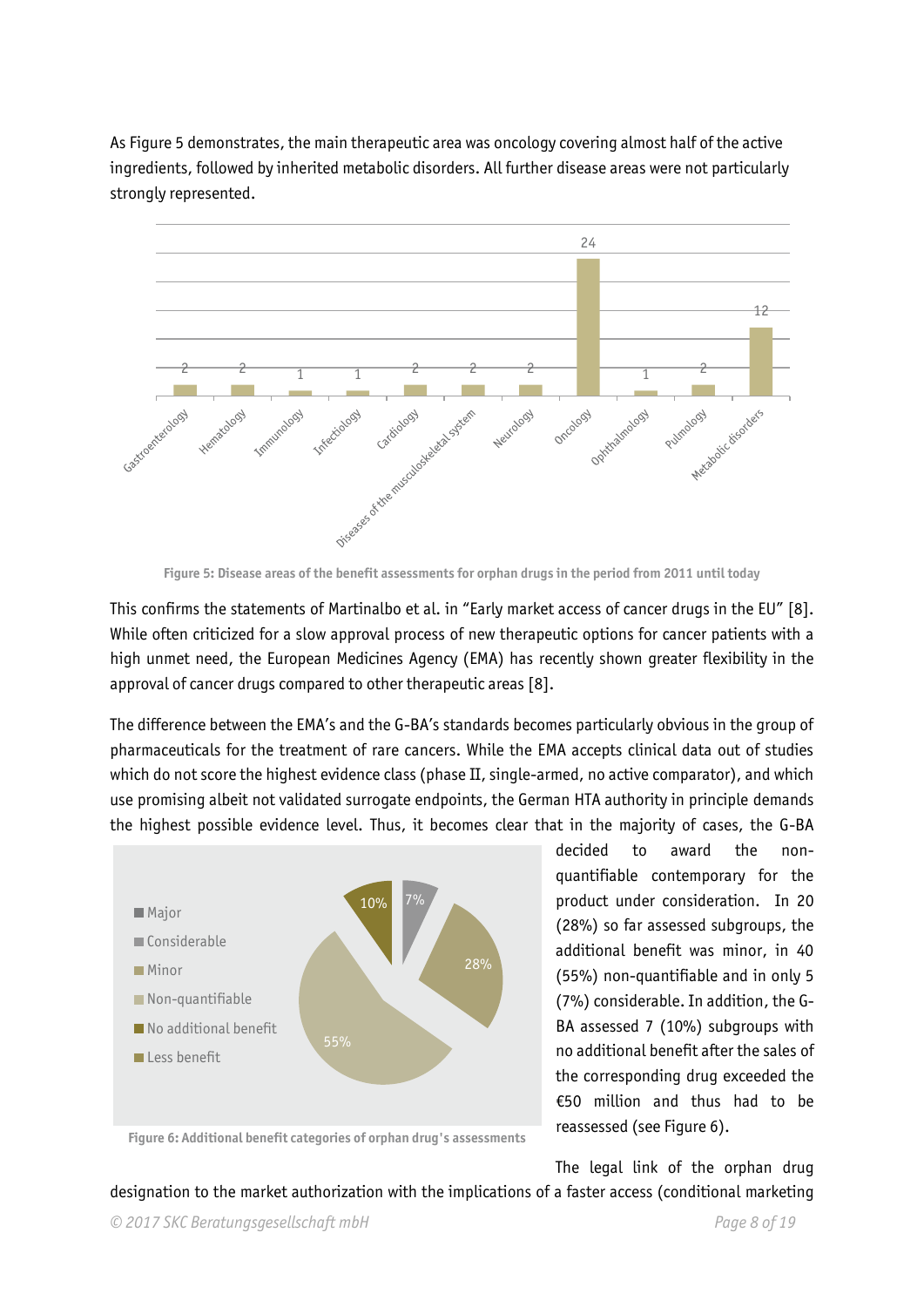authorization) for patients certainly leads to the fact that 55% of the assessments result in a nonquantifiable benefit which usually also means that pending further scientific data, a classification in one of the other categories is not possible. In some cases, the G-BA puts a time limit on its resolution to be able to conduct a further assessment after a period of post-marketing experience.

#### Patient registry requirement

The "learning system" of the AMNOG has recently been demonstrated when in March 2016, the G-BA published its resolution for 3 orphan drugs: Strensiq® (Alexion), Kanuma® (Alexion), and Raxone®

(Santhera Pharmaceuticals) – all of them were assessed with a "non-quantifiable" additional benefit and the period of validity of the resolution was set until December, 2018. In these cases, the G-BA requested the setup of a German registry in addition to the EMA-registry for the first time. A

"The G-BA considers more evidence to be urgently needed to perform a new added-benefit assessment for these drugs. In general, orphan drugs should be evaluated the same as other drugs if they fail to produce the requested data in time for a second evaluation."

Prof. Josef Hecken, G-BA's chairman

new benefit assessment based on these data will be conducted after the current resolutions have expired. The companies will then have to submit a new dossier.

#### **The challenge of uncertainty with regard to the price negotiations**

Several early access instruments to expedite development and regulatory review have been in place for many years and, as demonstrated in [Figure 7,](#page-8-0) the market authorizations of orphan drugs and market entries in Germany are continuously increasing. But these centralized European programs often lead to data which do not meet the evidence requirements for pricing and reimbursement (P&R) decisions at the national level. Above all, the decision on the coverage of high-priced cancer drugs by public health systems is a challenge for the decision-makers as well as the pharmaceutical manufacturers[8].

This and the expected further growth in numbers of new orphan drugs will inevitably lead to an increasing importance of their assessment outcome. It can be assumed that the legal framework for the

<span id="page-8-0"></span>

assessment of orphan drugs will be adjusted and harmonized in the future and that they thus will have to show their additional benefit like other nonorphan drugs.

Further plans by the EMA to expand its fast track approach to approving new drugs have recently provoked a tough response from IQWiG. IQWiG said that the report had failed to allay its concerns that no reliable method existed for using real world data to draw reliable conclusions. IQWiG criticised the lack of information about the drugs chosen and the methods to be used [9].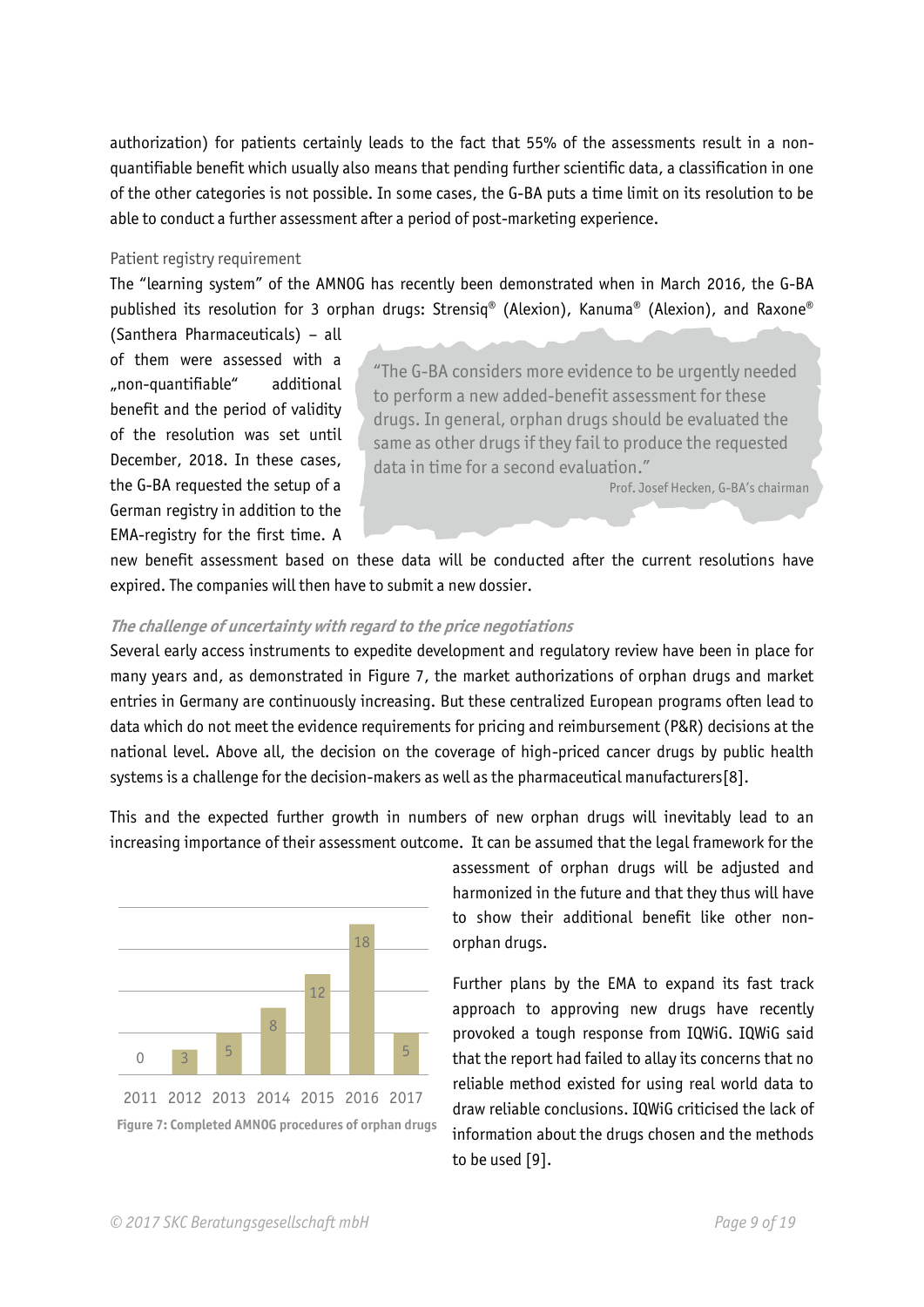As mentioned, the weak evidence basis is one of the challenges of the pharmaceutical manufacturer for the price negotiations. Another one is the missing comparator therapy on the basis of which the price of the new drug can be negotiated as a premium. No appropriate comparator means there is no obvious basis for a price comparison for use either by the manufacturer or by GKV-SV. However, the number of successful price negotiations (33) and the existence of only one market exit show that the G-BA produces solid value assessments on which to conclude negotiations. But the most recent results also show that negotiations are going tougher.

#### **Second step: Price negotiations**

The price negotiations between the pharmaceutical company and the Central Federal Association of Statutory Health Insurance Funds (GKV-Spitzenverband, GKV-SV) will begin within 4 weeks after publishing the resolution and take place over the next 6 months. Within 2 weeks of the first price negotiation round, a company can decide not to start the negotiations and to immediately leave the market ('opt-out'). According to the level of additional benefit, the price of the pharmaceutical will be negotiated as a discount to the manufacturer's launch price and will apply to both the statutory and the private health insurance as of month 13 after market authorization.

The G-BA's decision regarding the extent of the additional benefit and other criteria such as prices of pre-determined European countries, the expected sales and further comparable drugs beyond the appropriate comparator therapy are relevant for the negotiations between the GKV-SV and the pharmaceutical company.

Therefore, manufacturers are obliged by law to report the actual sales prices, which are the retail prices not including value-added tax minus the discounts that have been granted in the countries adjusted at purchase power parity. The European countries, which are looked at while comparing the prices, are included in a specific basket of countries. This basket was defined through a decision of the arbitration board in 2012 and includes the following countries: Belgium, Denmark, Finland, France, Greece, Great Britain, Ireland, Italy, the Netherlands, Austria, Portugal, Sweden, Slovakia, Spain, and the Czech Republic. The framework for the decision was based on three criteria:

- 1) countries from all states of the European economic area,
- 2) countries with an additive population of 80% of the European economic area (excluding Germany), and
- 3) countries with a similar economic performance compared with Germany.

In the case an additional benefit has not been proven, the actual selling prices for other European countries and the prices of comparable drugs will not be considered in the course of the negotiations and the reimbursement amount may not lead to annual therapy costs higher than the appropriate comparative therapy or the drug will be subject to reference pricing provided a reference price group exists (i.e., a group of active ingredients with a defined maximum price according to §35 SGBV). If multiple comparative drugs were determined by the G-BA, the reimbursement amount may not lead to more expensive therapies than the most economical alternative.

In the case an additional benefit has been proven, the G-BA's decision on additional benefit forms the basis for reimbursement price negotiations [5].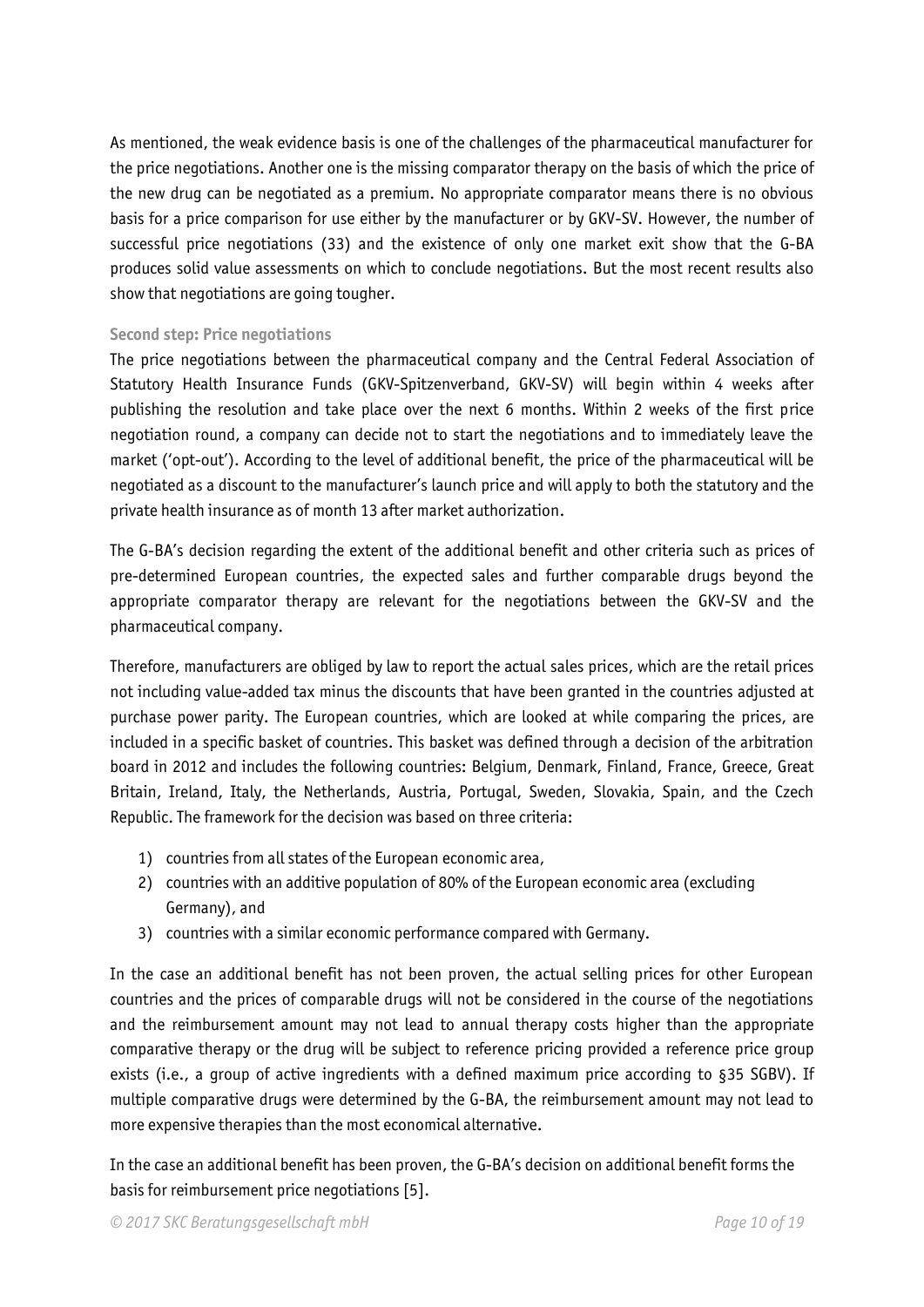As part of the bargaining chips, the manufacturer and the National Association of SHI Funds can agree on redemption of the manufacturer discounts during the negotiation. The mandatory manufacturer discount for prescription drugs is presently 7% on the selling price (with regard to the net selling price: 5.88%). The redemption of the manufacturer discounts leads to marginal cost advantages for the SHI.

#### **Outcome of the price negotiations**

By February 2017, 30 of currently 45 in Germany newly introduced orphan drugs passed the AMNOG legislation comprising the assessment of additional benefit extent as well as associated price negotiations. Rebates range from 15.73% up to 73.65%.

Analyses of the additional benefit extent and the amount of the discount show no correlation between the two parameters. Although the AMNOG regulation implemented binding and strict rules for the benefit assessment itself, the outcome of the discount negotiations are still unpredictable. Obviously, negotiation tactics, the current political situation and soft factors seem to play a more influential role for the outcome of the negotiations than the obvious factors.

#### **Third (optional) step: Arbitration**

In case that no final agreement is achieved on the discount within the 6 months, arbitration will be initiated. During a 3-months timeframe, an official arbitration board will make the final price decision. As regulated in the German Social Code Book, the arbitration board is composed of one impartial chairman, two impartial members, as well as two representatives of each negotiation party. The representatives of the negotiation parties represent the interest of the respective party. Arbitration is a well-known legal regulation with a long tradition in the health care system ruling the German Social Code Book (e.g., within statutory outpatient and inpatient health care as well as statutory accident insurance and long-term care insurance) [1, 10].

The decisions of the arbitration board are discretionary decisions, but it is important that the decision path is transparent and the arguments for the discretion reasonable. The German Social Code Book regulates that the arbitration board has to make a decision only after consideration of all the circumstances of every individual case and after taking into account all peculiarities of the respective therapeutic area. The correction or adjustment of the decision of the G-BA is not within the responsibilities of the arbitration board. According to the German Social Code Book, the arbitration board should not follow any algorithm in the decision making but rather weight all criteria depending on the case [1].

The subsequent oral proceedings start with the opportunity for both negotiation parties to explain their positions. The impartial members of the arbitration board try to reach a common solution. Oral proceedings and consultations are non-public. If it is not possible to reach a common solution, it is the task of the arbitration board to make a decision. The progress of the consultancy and the minutes of the meeting are kept confidential. The arbitral award is drawn up in writing by the chairman and is accessible only in Berlin. Finally, the arbitration board acts in a very narrow legal framework and especially in the situation of the absence of an additional benefit the room for maneuver is extremely limited [1].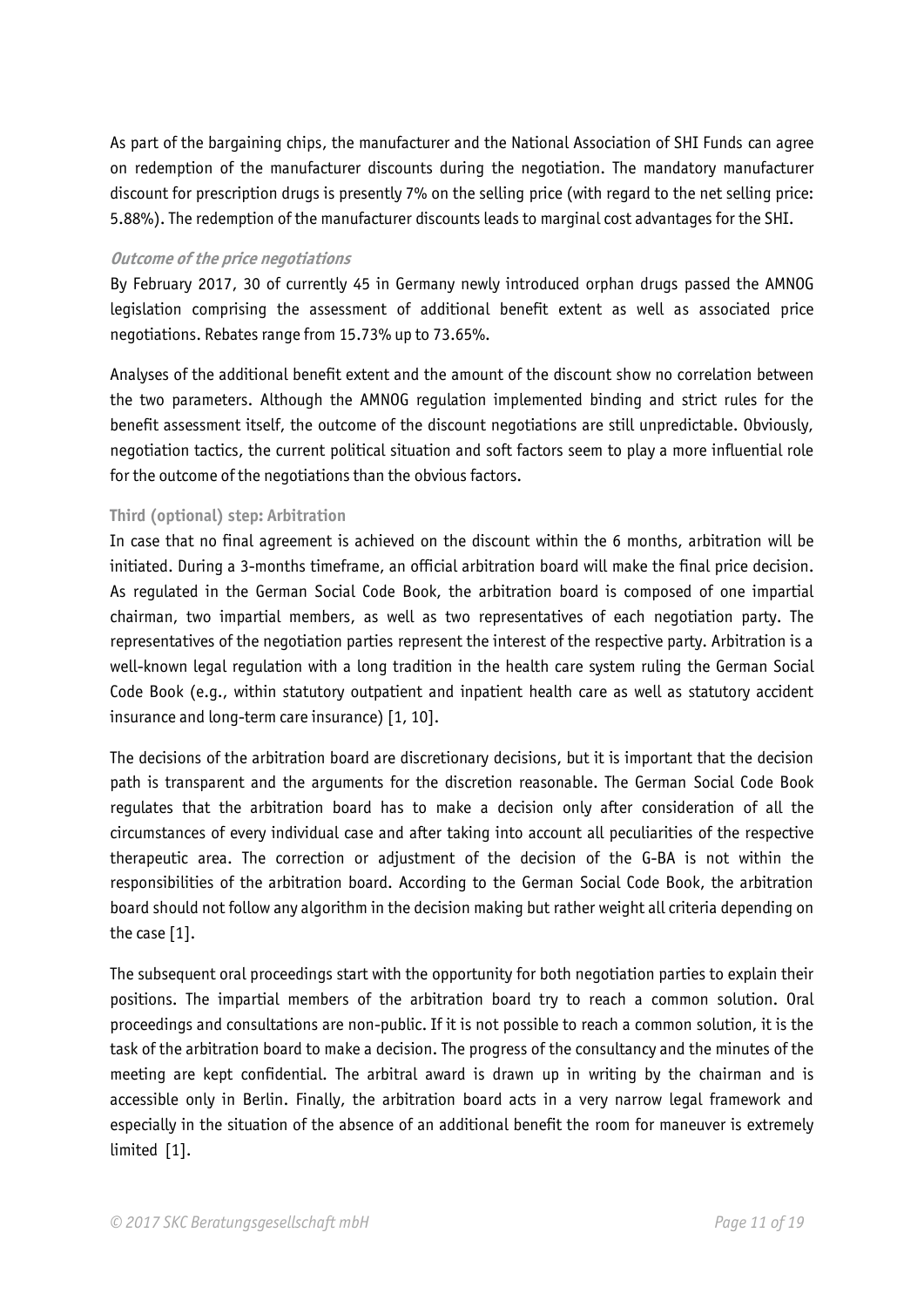The negotiated (or arbitrated) price becomes effective in retrospect starting with the 13<sup>th</sup> month after market launch, while companies are free to set the price for the first 12 months [10].

So far, the prices of about 30 drugs have been arbitrated, 4 of them of orphan drugs. These were Pomalidomide, Siltuximab, Ataluren and Idebenone.

In the case of Pomalidomide, the determined reimbursement amount refers to reference values less than 3 mg. For all reference values more than 3 mg, the reimbursement amount is a so-called flat price and is therefore unattached to the potency. There was a disagreement between both negotiation parties only for reference values less than 3 mg. The manufacturer demanded a flat price for all potencies, whereas the SHI preferred a linear pricing based on the different potencies. The arbitration board decided for a reimbursement amount with linear pricing and set the reference level to 3mg ( $\epsilon$ 404.76/3 per mg active substance for potencies <3 mg), whereas the SHI claimed a reference level of 4 mg with the same reimbursement amount ( $\epsilon$ 404.76/4 per mg active substance for potencies < 3 mg) [1].

Siltuximab, being an absolute soloist in an orphan disease, had no appropriate comparator therapy and comparable drugs in the authorized indication. The arbitration board ascertained a reimbursement amount very close to the average of the European prices, which served in the absence of the other two criteria (not quantifiable additional benefit and no comparable drugs) as a price anchor, reflecting a weighting factor of 100%.



**Figure 8: Amounts of negotiated or arbitrated discounts**

<span id="page-11-0"></span>An analysis of the orphan drug discounts as demonstrated in [Figure 8](#page-11-0) shows that the arbitration board has not made orphan friendly decisions so far and that arbitration, based on the hitherto existing experiences should be avoided as far as possible. In certain cases, a company may even decide to take its new product off the German market after the arbitration board's decision as Celgene has done with potencies < 3mg and PTC Therapeutics has done with Ataluren.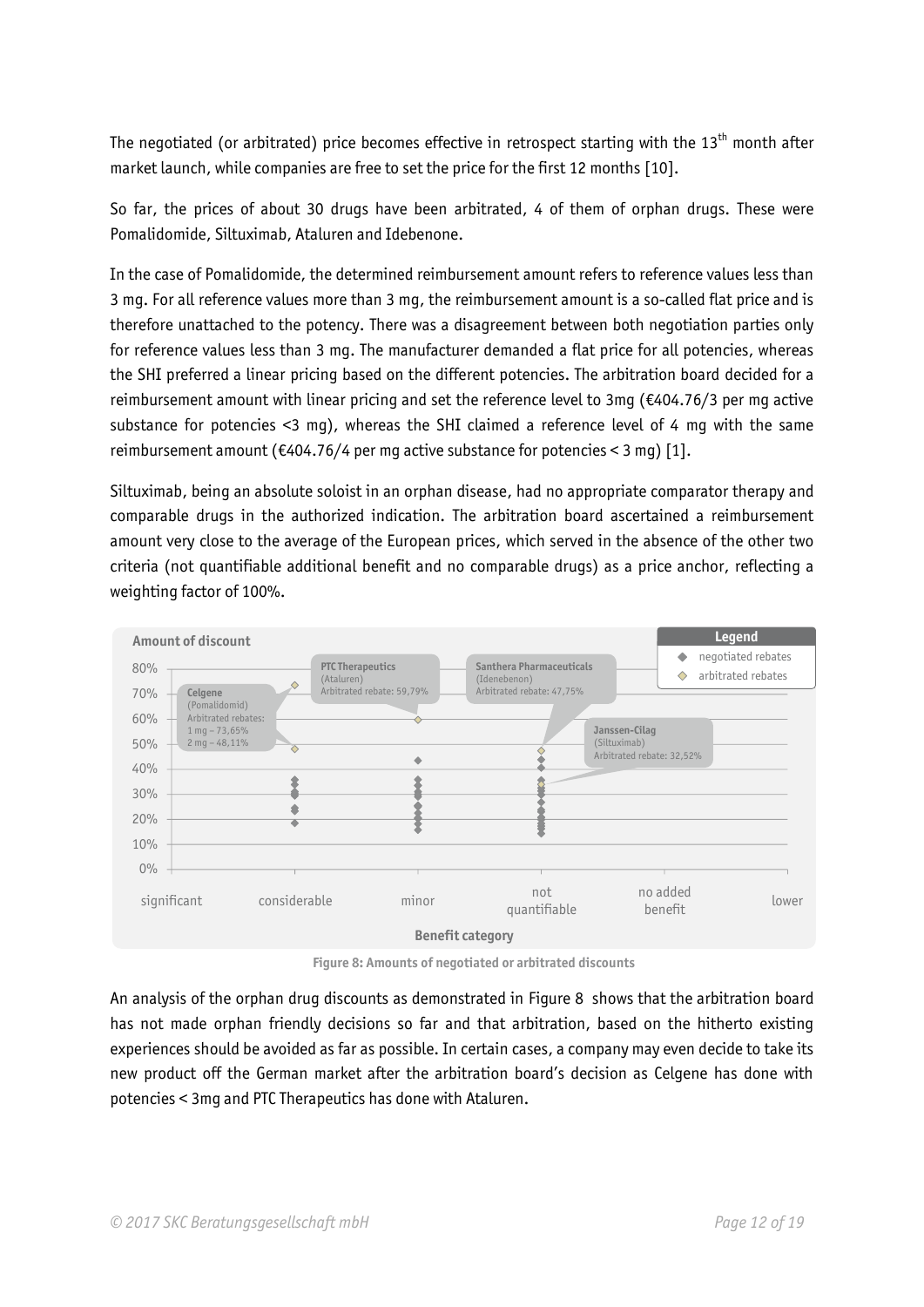#### **Lessons learned from AMNOG and its strategic implications**

The health care reform is a first step to decision making based on "value for money". The impact factors of the AMNOG are manifold and can cause significant collateral effects beyond Germany. The structural changes in Germany are of importance for pricing decisions in many European countries both from a political point of view and for the strategic planning of pharmaceutical manufacturers, which may have an effect on insured patients' access to pharmaceuticals altogether. Therefore, the process is composed of several "corresponding tubes" and needs to be managed comprehensively and should be strategically thought through in advance in order to be able to respond to the challenges at an early stage. Besides the procedure-specific challenges by the formal requirements, the budget impact, comparable drugs, the level of European prices and the heterogeneity of evidence in possible subpopulations, the pharmaceutical company has to consider the technical issues like the package size, the notification requirements at the IFA and provision and service levels. [Figure 9](#page-12-0) gives a first impression of the possible implications to be taken into account by the early benefit evaluation.

As in orphan drugs there is no clear categorization of the additional benefit in the first G-BA assessment, it is necessary to highlight the importance of the written statement and the oral hearing and the involvement of stakeholders – including patient representatives within the G-BA – in determining the additional benefit. This makes the early integration of KOLs, patient representatives and other advocacy groups all the more important.



<span id="page-12-0"></span>**Figure 9: Lessons learned from AMNOG**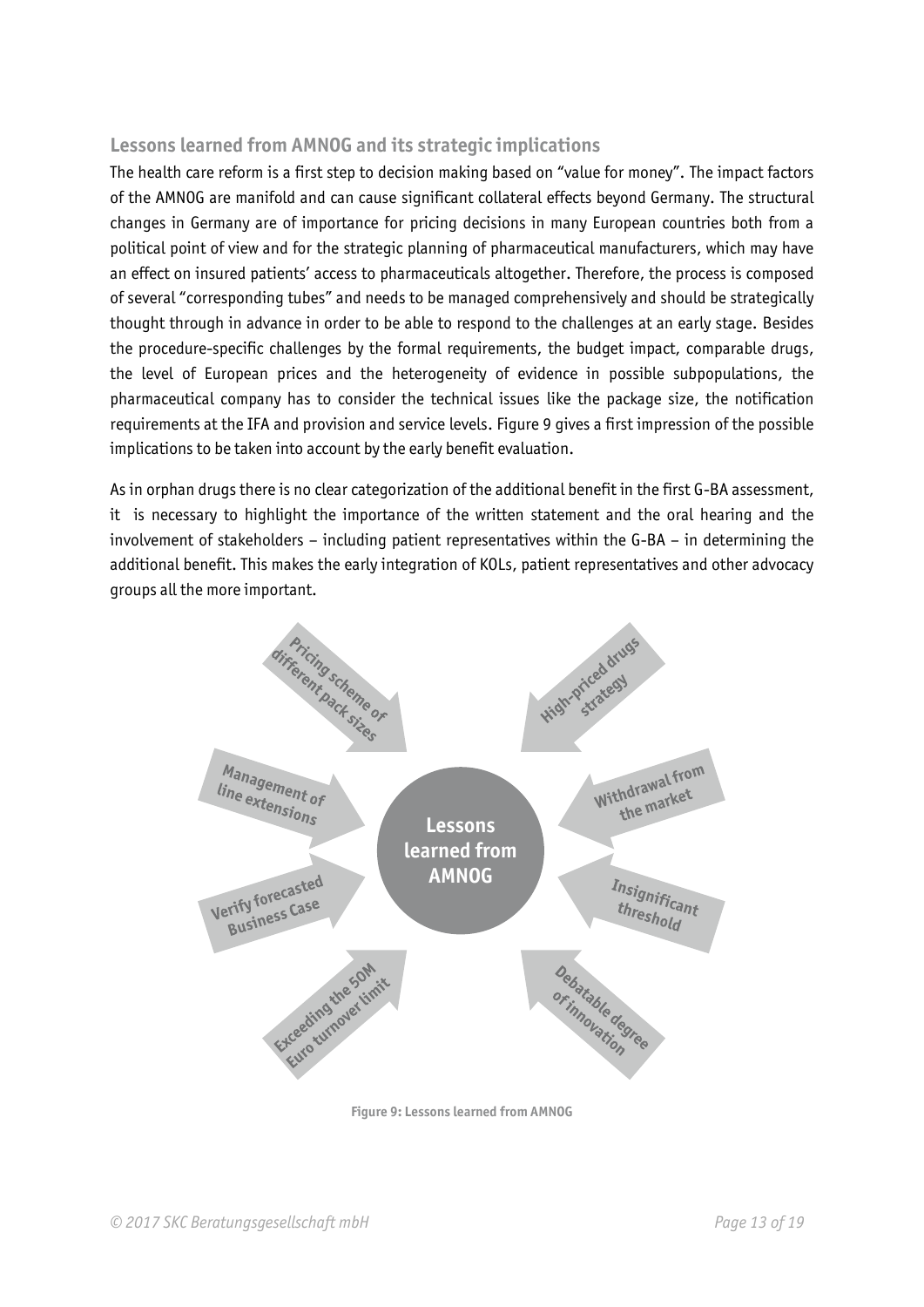The sales threshold as described in [Figure 3](#page-6-0) should also be taken into account by pharmaceutical companies early in the process. Especially pharmaceutical companies with ultra, ultra-orphan diseases with an anticipated budget impact of less than 1 M Euro should realize that they are not affected by the early benefit assessment with an expected budget impact below € 1 million. On the other end of the scale, the re-assessment after sales reach the €50 million threshold is a considerable challenge, as it could be observed with Ruxolitinib, Pomalidomid, Ibrutinib and Macitentan so far. Consequently, a full dossier is required, including data analyses over the appropriate comparator, as the same procedure for non-orphan drugs is applied. IQWiG is commissioned for a dossier assessment and the benefit assessment of the drug against the appropriate comparator. Ruxolitinib has successfully overcome this challenge with the resolution from November  $6<sup>th</sup>$ , 2014 and an improvement of the additional benefit level from minor to considerable. This was not totally the case for Pomalidomid and Ibrutinib. The G-BA has finally categorized some subgroups of both drugs with 'no additional benefit' because the available evidence could not show an advantage over the appropriate comparator therapy. The G-BA's decision in the case of Macitentan is still pending.

Another important challenge is the line extension management especially for orphan drugs in oncology as it was the case with Ramucirumab. After introducing Ramucirumab as an orphan drug with the indication gastric cancer in 2015, the manufacturer extended the field of application to the non-orphan indications colon and lung cancer which had the consequence that the indication gastric cancer now had to be reassessed due to the loss of the orphan status, too. The additional benefit of the lung and colon cancer indications could not be proven and also the gastric cancer indication lost its additional benefit in one of the two subgroups. It can be anticipated that the price negotiations become pretty tough because of the huge impact of the patient population sizes of colon and lung cancer compared to the very small gastric cancer population.

#### **Outlook and recent developments**

Six years after the AMNOG has been introduced, it can be stated that the law clearly achieved the objective of regulating, controlling and limiting the price of new drugs in Germany. Although the expectation of more than €2 billion savings annually was not fully met, the average reimbursed price for new pharmaceuticals in Germany is now significantly lower than the European average. In fact, it lies within the lowest third of the European pharmaceuticals price band. For orphan drugs, it can be expected, that the situation will get tougher in the future. All kinds of different stakeholders, not only the payers but also the physicians claim that a further 'orphanization' should be counteracted by even tougher regulations. This would include a full benefit assessment, requiring a full dossier and a high evidence leveled study with validated endpoints and data against an active comparator, a reduction of the period of free pricing (from 12 months down to 7, 6 or even 0 months) and an even stronger decision power on the G-BA's side allowing to exclude products or subpopulations from the reimbursement altogether. In the future, it becomes even more important than before, to design and execute a stringent and smart strategy and to involve the market access perspective as early in the process of research and development as possible. Internal processes should be aligned and the collaboration between R&D, Medical, HEOR, Regulatory, Legal and Pricing & Reimbursement departments should be especially fostered to answer the challenges of the new procedure.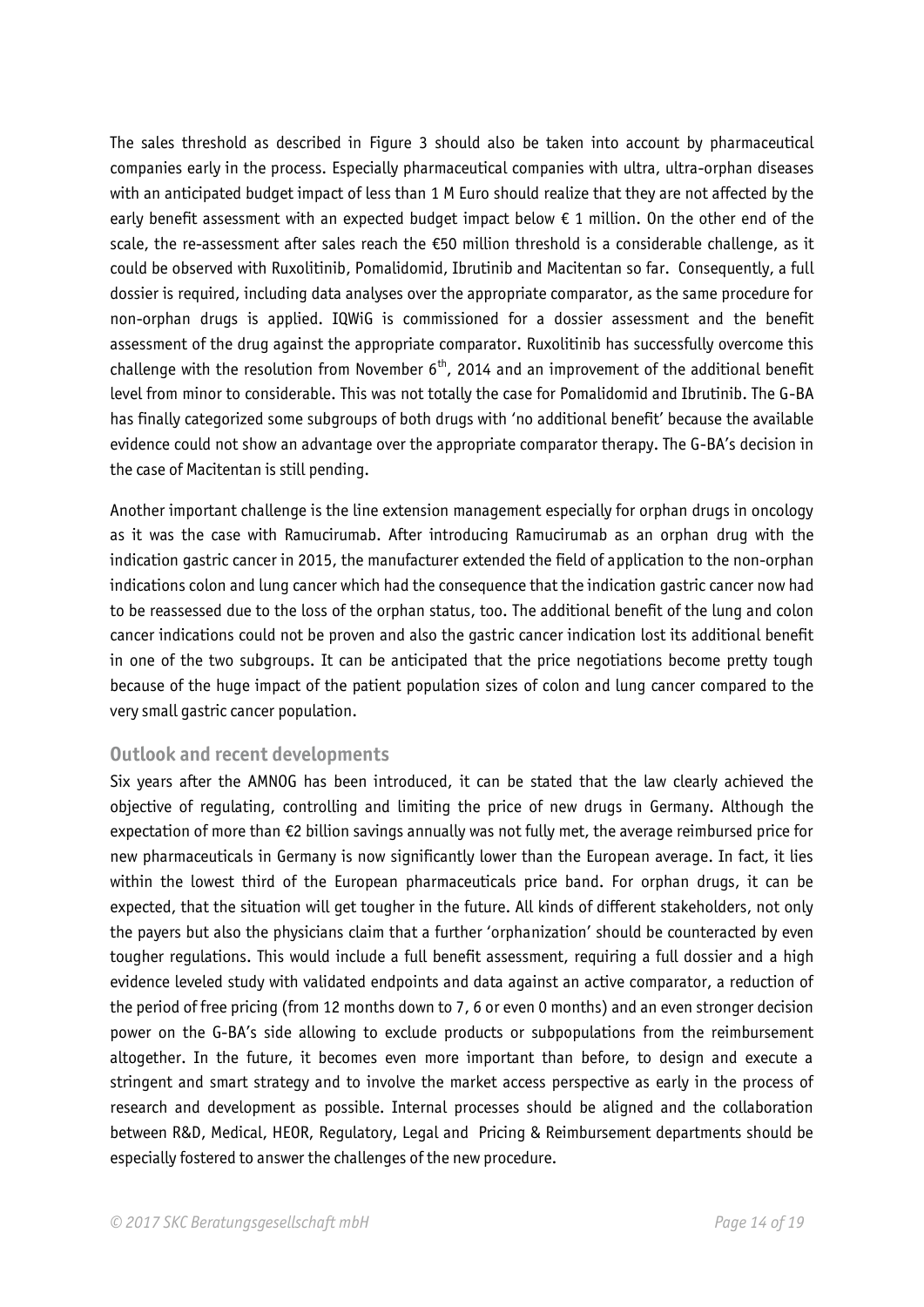**In summary, six recommendations for a successful orphan drug market access in Germany: Think through the business case, anticipate obstacles at an early stage, and have fallback options.**

- 1. Check early on whether your drug is affected at all by the early benefit assessment due to the 1M Euro turnover threshold.
- 2. Think through your Business Case regarding your line management. Check your strength of the available evidence and anticipate the possible price anchors.
- 3. Bear in mind, that you have to prove the additional benefit against a comparator therapy in case your drug turnovers exceed the 50M Euro threshold. Anticipate this point in time and prepare yourself.
- 4. A comprehensive value story and an explanation of the burden of disease is very important in case of a debatable degree of innovation or very high-priced drugs.
- 5. Keep in mind that even the most experienced pharmaceutical companies have a lag of experience compared to the cumulative experience specialized consultancies with their expert knowledge.
- 6. Prepare for surprises by setting up a flexible team: there is always something that has not yet been thought of!

#### **References**

- 1. Ludwig, S. and C.-M. Dintsios, *Arbitration Board Setting Reimbursement Amounts for Pharmaceutical Innovations in Germany When Price Negations between Payers and Manufacturers Fail: An Empirical Analysis of 5 Years' Experience.* Value in Health, 2016. **19**(8): p. 1016-1025.
- 2. Kawalec, P., A. Sagan, and A. Pilc, *The correlation between HTA recommendations and reimbursement status of orphan drugs in Europe.* Orphanet Journal of Rare Diseases, 2016. **11**(1): p. 122.
- 3. Hörn, H., et al., *Early benefit assessment of new drugs in Germany – Results from 2011 to 2012.* Health Policy, 2014. **116**(2–3): p. 147-153.
- 4. Henschke, C., L. Sundmacher, and R. Busse, *Structural changes in the German pharmaceutical market: Price setting mechanisms based on the early benefit evaluation.* Health Policy, 2013. **109**(3): p. 263-269.
- 5. Blome, C., et al., *Four years of early benefit assessment of new drugs in Germany: a qualitative study on methodological requirements for quality of life data.* The European Journal of Health Economics, 2017. **18**(2): p. 181-193.
- 6. Bouslouk, M., *G-BA benefit assessment of new orphan drugs in Germany: the first five years.* Expert Opinion on Orphan Drugs, 2016. **4**(5): p. 453-455.
- 7. Fischer, K.E. and T. Stargardt, *Early Benefit Assessment of Pharmaceuticals in Germany.* Medical Decision Making, 2014. **34**(8): p. 1030-1047.
- 8. Martinalbo, J., et al., *Early market access of cancer drugs in the EU.* Annals of Oncology, 2016. **27**(1): p. 96-105.
- 9. Hawkes, N., *German body calls for pause in European plan for fast track drug approval.* BMJ, 2016. **354**.
- 10. Theidel, U. and J.-M.G. von der Schulenburg, *Benefit assessment in Germany: implications for price discounts.* Health Economics Review, 2016. **6**(1): p. 33.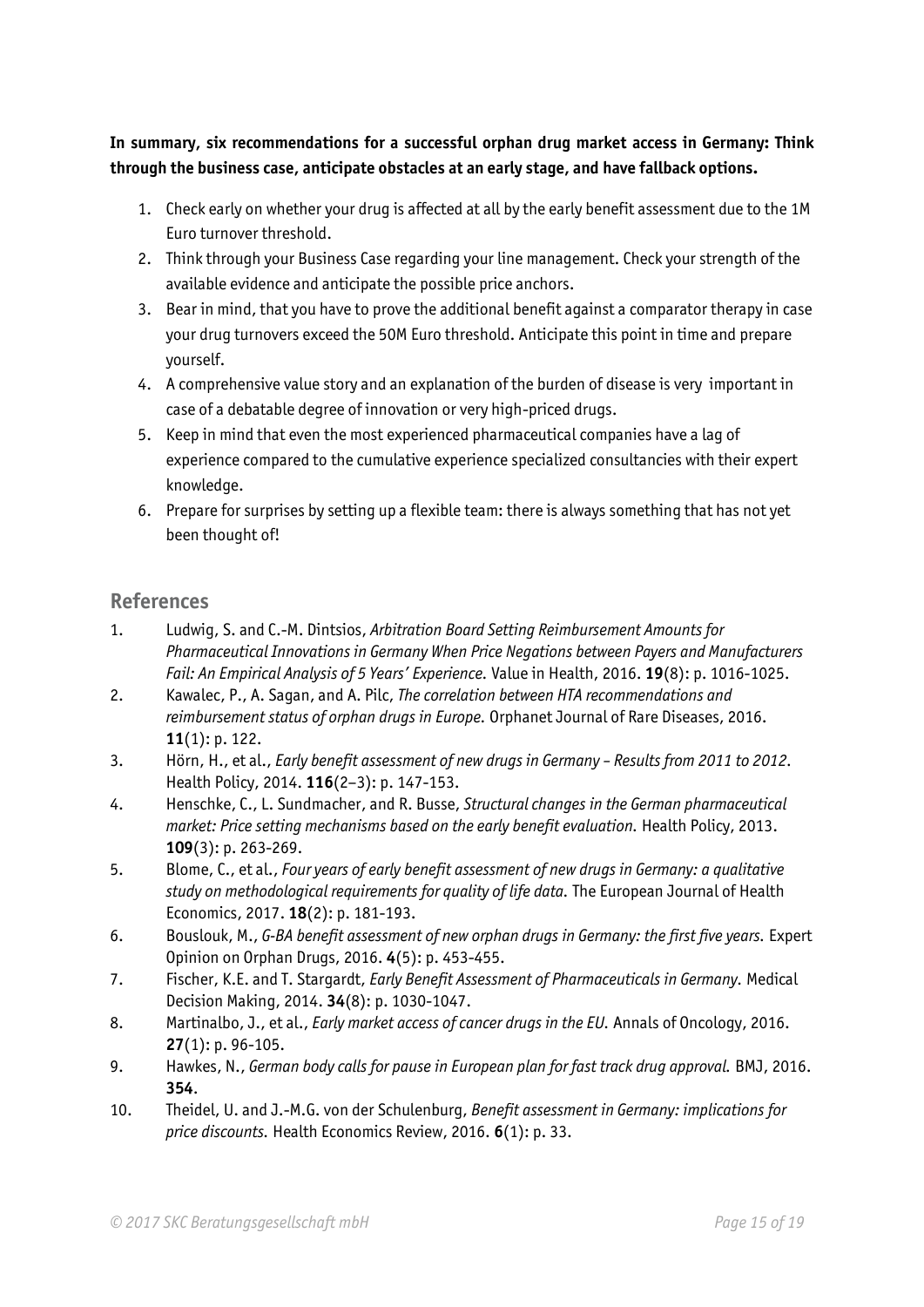### Our Services

We illuminate your way – so you can reach your target safely.

SKC is an expert in answering strategic questions within the health care system. Together with its clients, SKC develops solutions that shape the future of the industry. We have a broad experience in all phases of the AMNOG process as well as in a wide variety of indications. SKC has the strongest track record in supporting pharmaceutical companies with meeting the specific German market access challenges for orphan drugs. No other professional services company has consulted more clients more successfully than SKC.

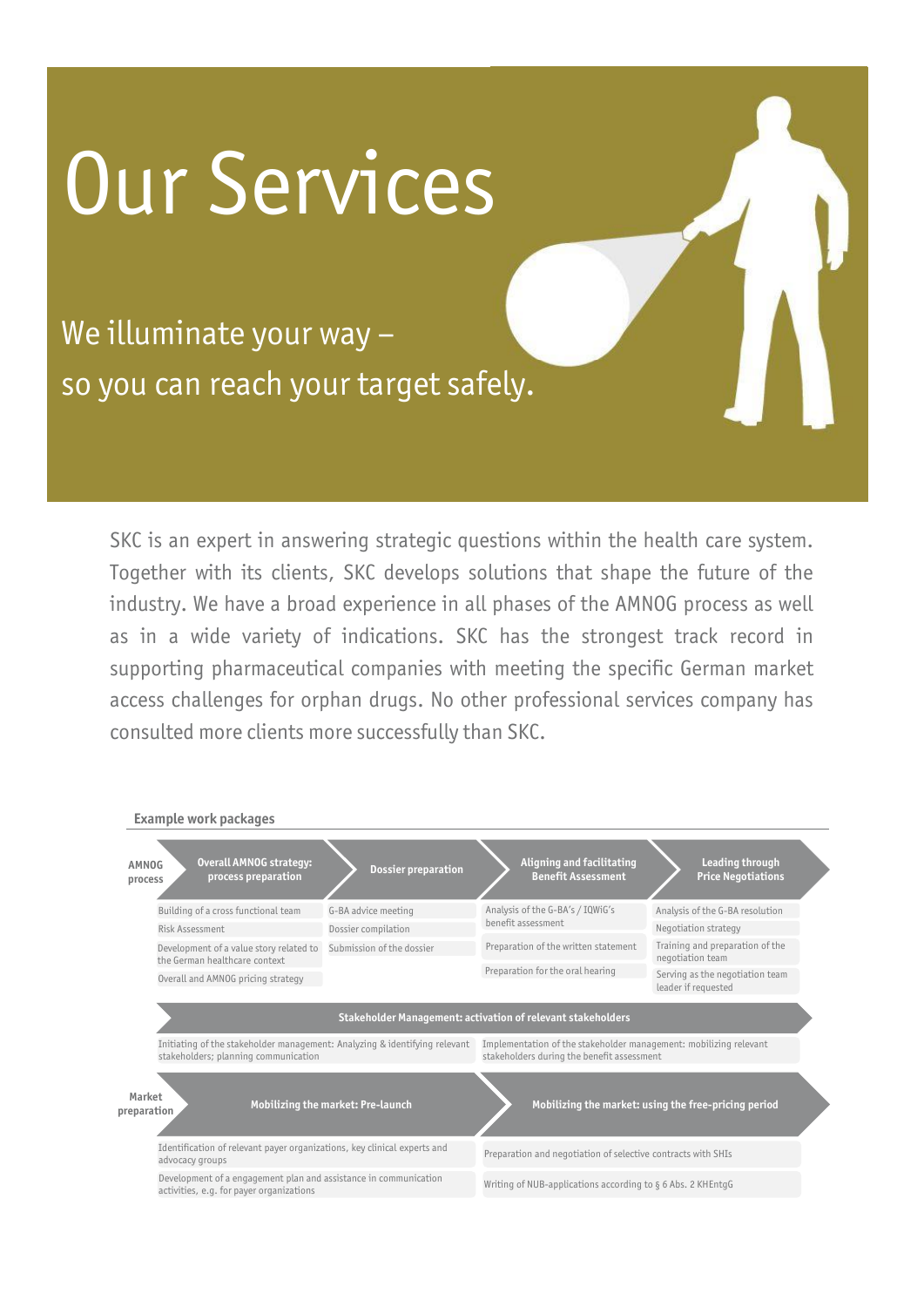## Our Team

Professionals are the most valuable resource in any industry and we hire only the best of them.

#### **Prof. Matthias P. Schönermark, M.D., Ph.D.**



- Head and Neck Surgeon, Ph. D. in Molecular Oncology
- Post-doc in immunology
- University Professor of Medical Management (Hannover, Cologne, Harvard Business School)
- 20 years of international top management consulting experience (BCG, A.T. Kearney, SKC) focused on strategy in healthcare
- Key areas: Strategy, Leadership, Market Access, Negotation

#### **Ms Heike Kielhorn (business graduate)**



- Industrial clerk
- Business Graduate
- 20 years of international top management consulting (KPMG, BCG, SKC)
- 20 years of international management consulting experience (KPMG, BCG, SKC)
- Key areas: Strategy, Business Modeling, Market Access, Corporate Finance

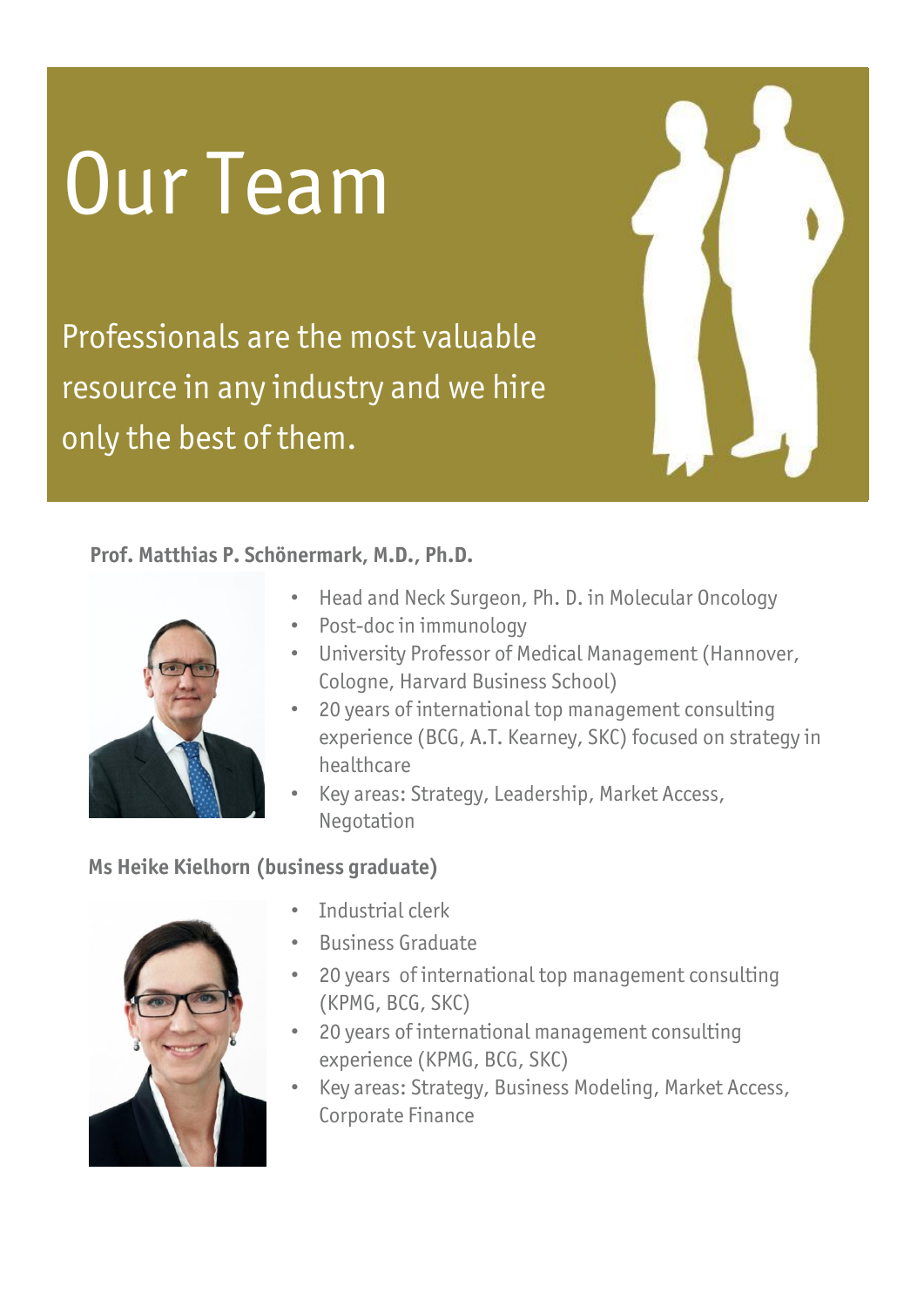## Why SKC



### Customers from around the world trust our advice.

During the last two years, SKC has supported numerous top companies in their market access processes beginning with the dossier compilation, the written

statement and oral hearing up to the price negotiations, keeping its competitive advantage in this field of consulting and making SKC's track record among the strongest in the industry.

With its state-of-the-art analytics and a pragmatic

*"Thank you for all your tremendous support and guidance throughout the AMNOG process. The result was outstanding, and made possible through your steadfast advice. Though I realize that more challenges lie ahead, I wanted to let you all know how much I appreciate your experience, your candor, your abilities, your counsel, your humor, your friendship. It´s great to work with the A-Team! Looking forward to working together more in the future!"*

Senior Vice President, Global Government Affairs

focus on implementation SKC tackle complex structural changes in the health care system. The strong affiliation with science allows SKC to go ahead and detect future trends and long term consequences early on.

To enable optimal reactions to the challenges of the Pharmaceutical Market Restructuring Act and the opportunities of the Care Structures Act SKC develops strategic concepts with you. In our understanding, successful consulting means assisting you in decision-making, which you can implement and which promise a long-term success.